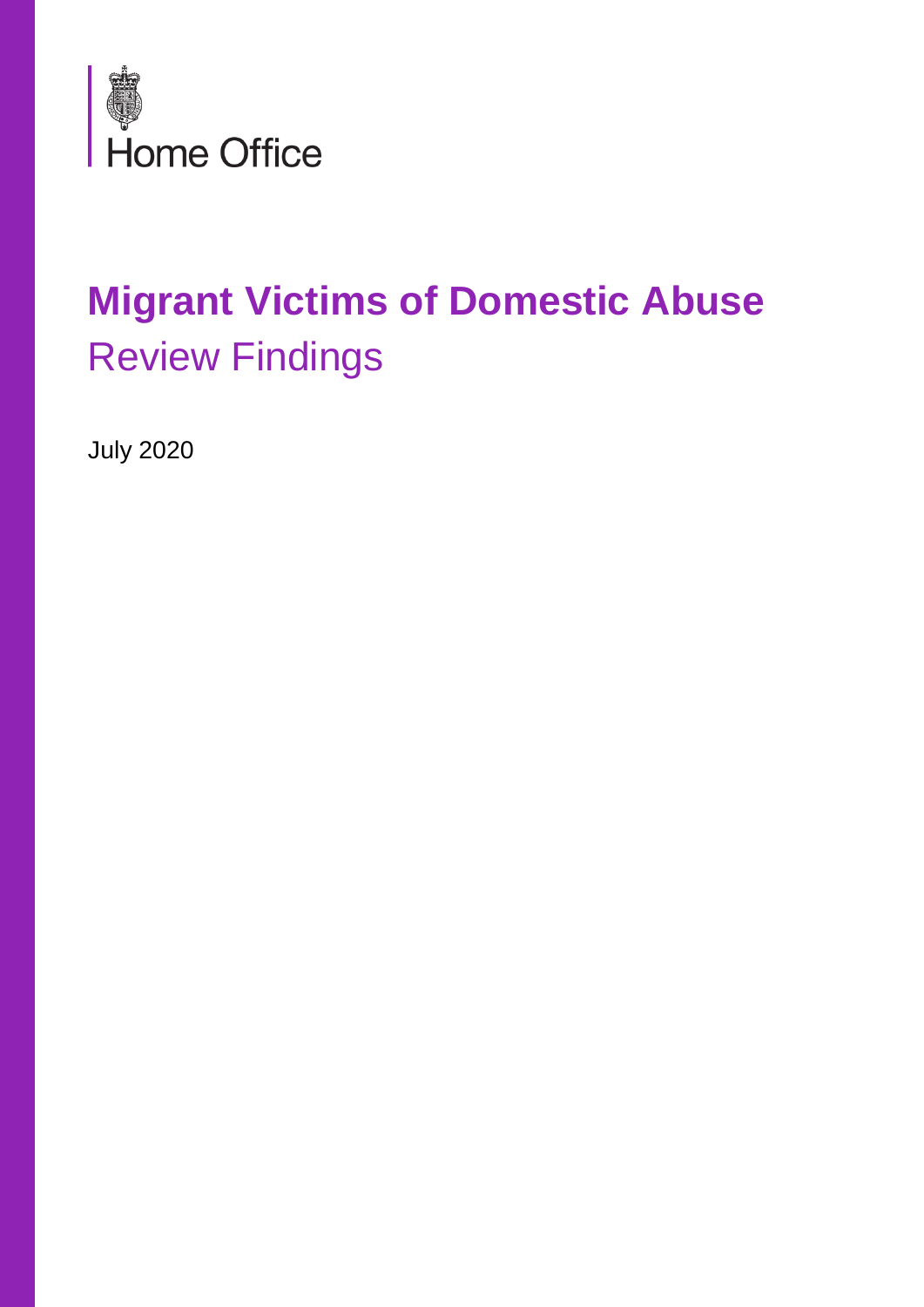

© Crown copyright 2020

This publication is licensed under the terms of the Open Government Licence v3.0 except where otherwise stated. To view this licence, visit [nationalarchives.gov.uk/doc/open](http://nationalarchives.gov.uk/doc/open-government-licence/version/3/)[government-licence/version/3](http://nationalarchives.gov.uk/doc/open-government-licence/version/3/) or write to the Information Policy Team, The National Archives, Kew, London TW9 4DU, or email: [psi@nationalarchives.gsi.gov.uk.](mailto:psi@nationalarchives.gsi.gov.uk)

Where we have identified any third party copyright information you will need to obtain permission from the copyright holders concerned.

This publication is available at [https://www.gov.uk/government/collections/domestic-abuse](https://www.gov.uk/government/collections/domestic-abuse-bill)[bill](https://www.gov.uk/government/collections/domestic-abuse-bill)

Any enquiries regarding this publication should be sent to us at [dvimmigrationpolicy@homeoffice.gov.uk.](mailto:dvimmigrationpolicy@homeoffice.gov.uk)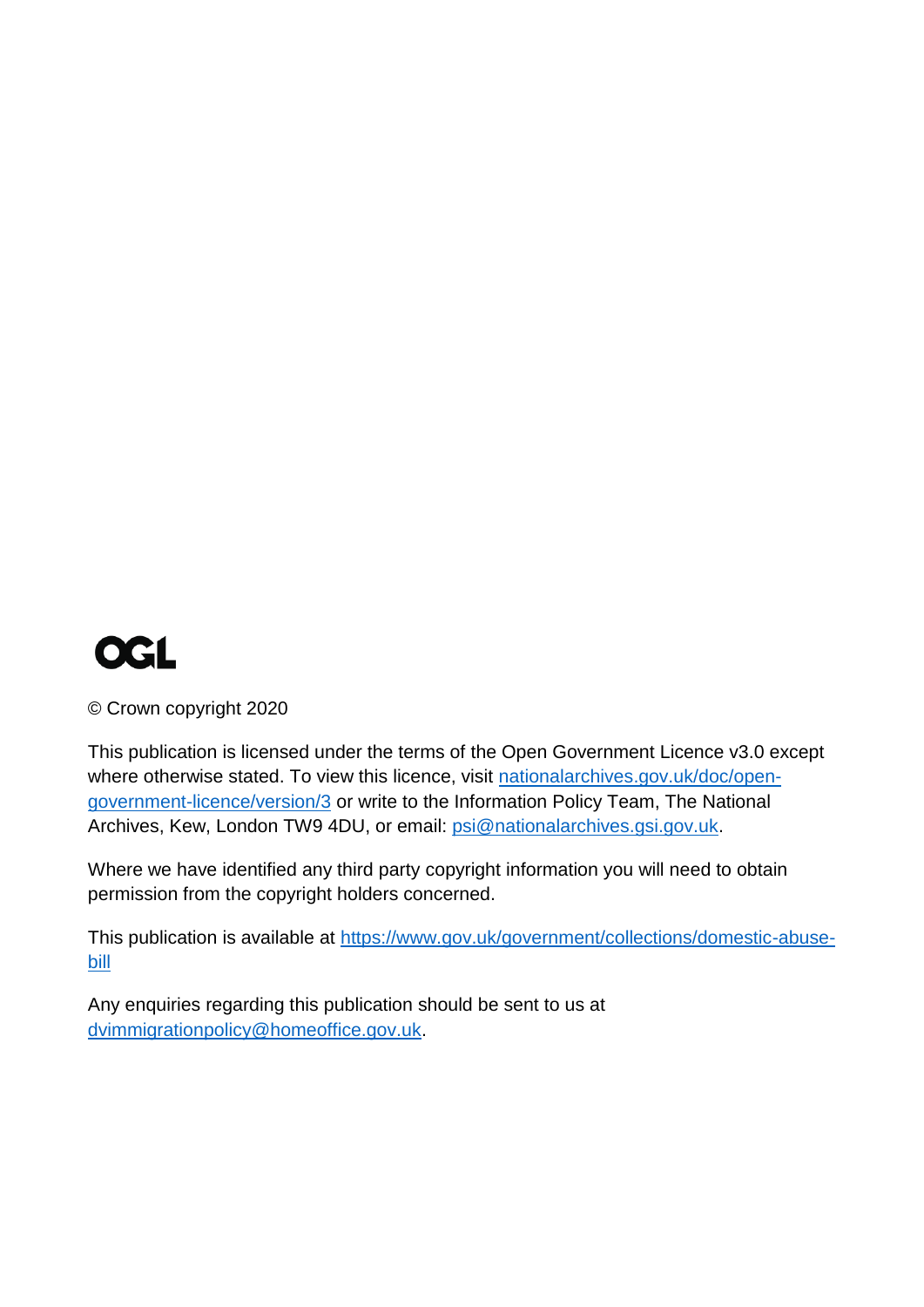#### **Contents**

| Recommendations from the Joint Committee         | $\overline{2}$ |
|--------------------------------------------------|----------------|
| Response to the Joint Committee                  | 3              |
| The Review                                       | $\overline{4}$ |
| Stage One: Review of sample cases                | 5              |
| Stage Two: Evidence gathering from expert sector | 8              |
| <b>Evidence and Findings</b>                     | 9              |
| I. DDVC/DVILR                                    | 9              |
| II. EEA Migrants                                 | 13             |
| III. Information Sharing                         | 16             |
| Conclusions                                      | 18             |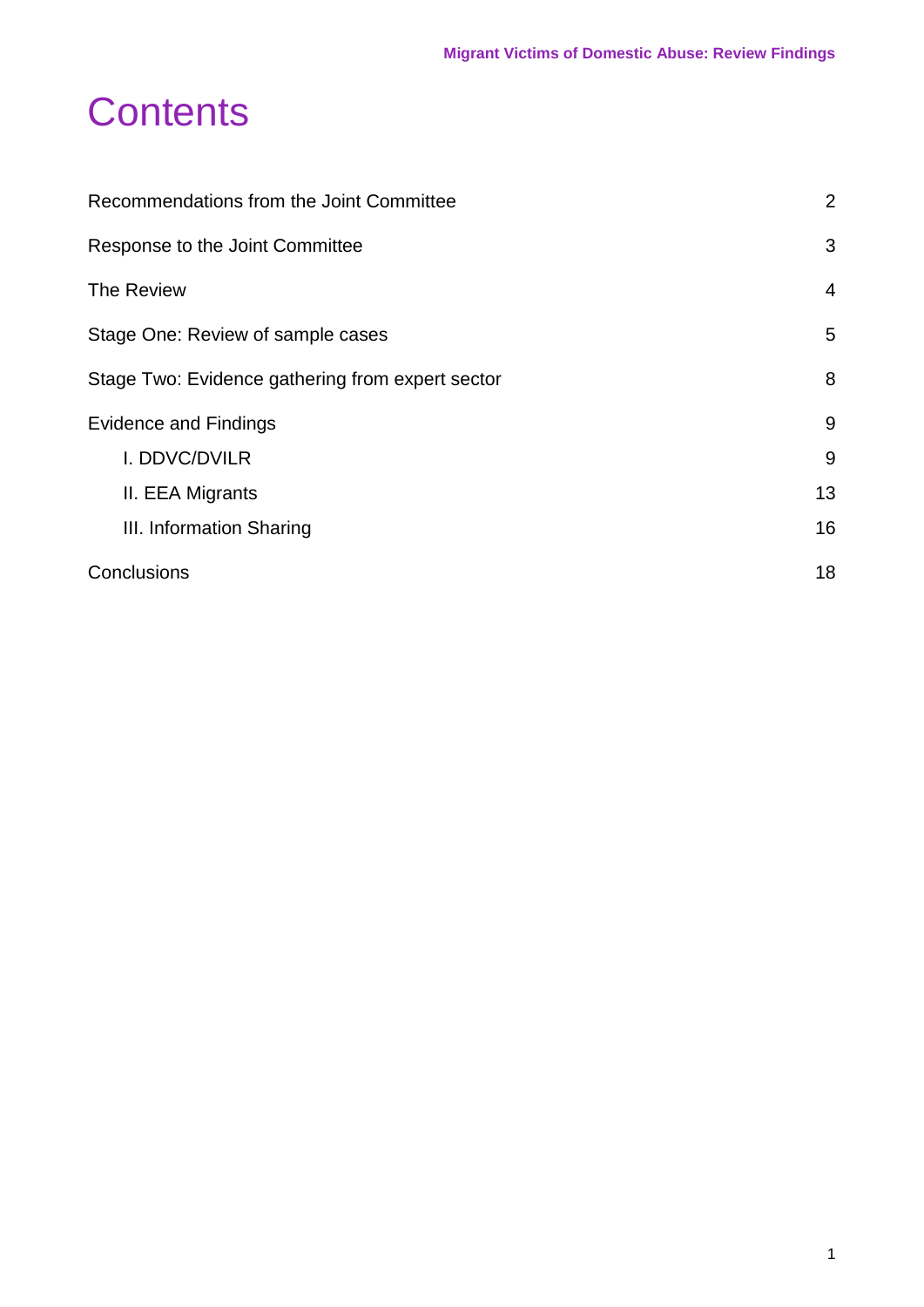## <span id="page-3-0"></span>Recommendations from the Joint **Committee**

- 1. On 14 June 2019 the Joint Committee for the Draft Domestic Abuse Bill published a report outlining their recommendations for the draft Bill and the evidence they had heard in relation to the provisions in the Bill<sup>1</sup>. The Joint Committee noted that they felt that the Bill missed "the opportunity to address the needs of migrant women who have no recourse to public funds", and made several recommendations specific to migrant victims of domestic abuse, including;
	- A. To explore ways to extend the existing support available for some migrant victims of domestic abuse under the Domestic Violence Indefinite Leave to Remain immigration route (DVILR) and the Domestic Violence Concession (DDVC) [to ensure that vulnerable victims of crime can access protection and support whilst their application for indefinite leave to remain is considered by the Government];
	- B. To extend the time limit for support under the DDVC from three to six months;
	- C. To establish a 'firewall' at the levels of policy and practise to separate the reporting of crime and access to support services from immigration control

<sup>&</sup>lt;sup>1</sup> Joint Committee on the Draft Domestic Abuse Bill – 1<sup>st</sup> Report (June 2019) <https://www.parliament.uk/business/committees/committees-a-z/joint-select/draft-domestic-abuse-bill/> accessed 4th June 2020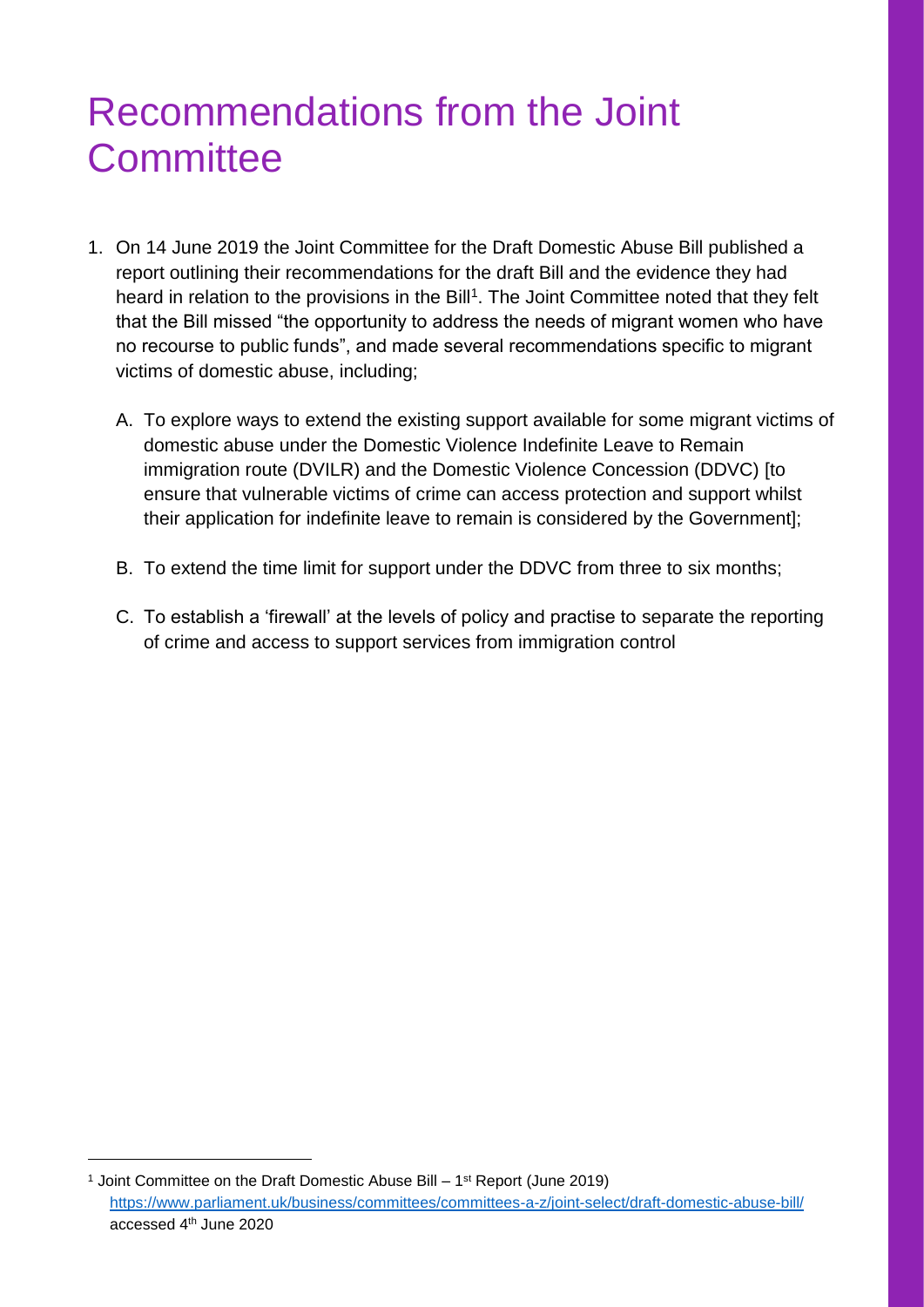## <span id="page-4-0"></span>Response to the Joint Committee

- 2. In July 2019, the Home Office published a response to the Joint Committee<sup>2</sup> in which we committed to review the overall response for migrant victims of domestic abuse. We stated that we would specifically consider the Committee's recommendation to extend the period of time that support is offered for under the DDVC, how this relates to a victim's ability to access refuge accommodation, and take into account any obligations we may have under the Istanbul Convention regarding migrant victims to ensure we are compliant.
- 3. We also stated that, in respect of a 'firewall', we would consider what more the Government can do to support positive change in this area as part of the review.
- 4. In addition, we said that we recognised the importance of ensuring victims of domestic abuse had appropriate access to the EU Settlement Scheme. This was also considered in the review.

<sup>&</sup>lt;sup>2</sup> Government response to the report from the Joint Committee on the draft Domestic Abuse Bill session [2017 to 2019 paper 378/HC2075: Domestic Abuse Bill](https://assets.publishing.service.gov.uk/government/uploads/system/uploads/attachment_data/file/817556/CCS0619467038-001_Domestic_Abuse_Bill_Print_WEb_Accessible.pdf) (July 2019)

[https://www.gov.uk/government/publications/government-response-to-the-report-from-the-joint-committee](https://www.gov.uk/government/publications/government-response-to-the-report-from-the-joint-committee-on-the-draft-domestic-abuse-bill)[on-the-draft-domestic-abuse-bill](https://www.gov.uk/government/publications/government-response-to-the-report-from-the-joint-committee-on-the-draft-domestic-abuse-bill) accessed 4 June 2020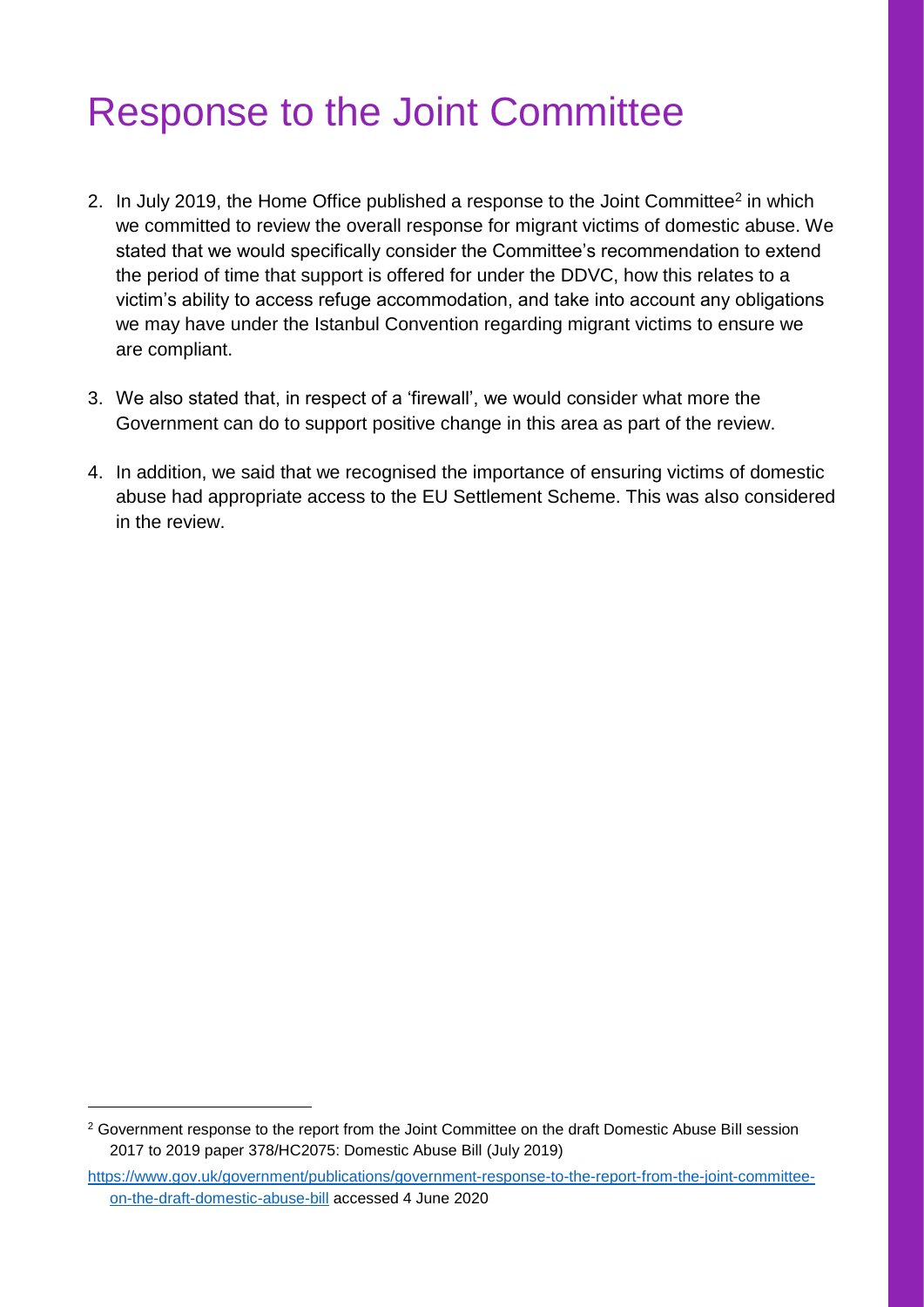# <span id="page-5-0"></span>The Review

- 5. The review was carried out in two stages.
	- Stage one involved a review of a sample number of cases where an application for DVILR had been made to see what could be learned about the characteristics of those applicants and their applications.
	- Stage two involved gathering evidence from expert sector organisations representing or specialising in the complex and interrelated issues that affect migrant victims of domestic abuse in order to obtain more detailed information and views on the difficulties faced by migrant victims.
- 6. Twenty-four expert organisations and groups contributed to the review. These were:
	- Amnesty International
	- The Angelou Centre
	- Asiana Women's Project
	- BAWSO Wales
	- End Violence Against Women Campaign
	- The Equality & Human Rights Commission
	- Imkaan
	- Kurdish and Middle Eastern Women's Organisation
	- Latin American Women's Rights Service
	- Liberty
	- London Black Women's Project
	- Middle Eastern Women and Society Organisation
	- Migrants' Rights Network
	- Project 17
	- Refuge
	- Refugee Women
	- Rights of Women
	- Safety 4 Sisters Manchester
	- Sisters for Change
	- Southall Black Sisters
	- Step Up Migrant Women Coalition
	- Welsh Women's Aid
	- Women for Refugee Women
	- Women's Aid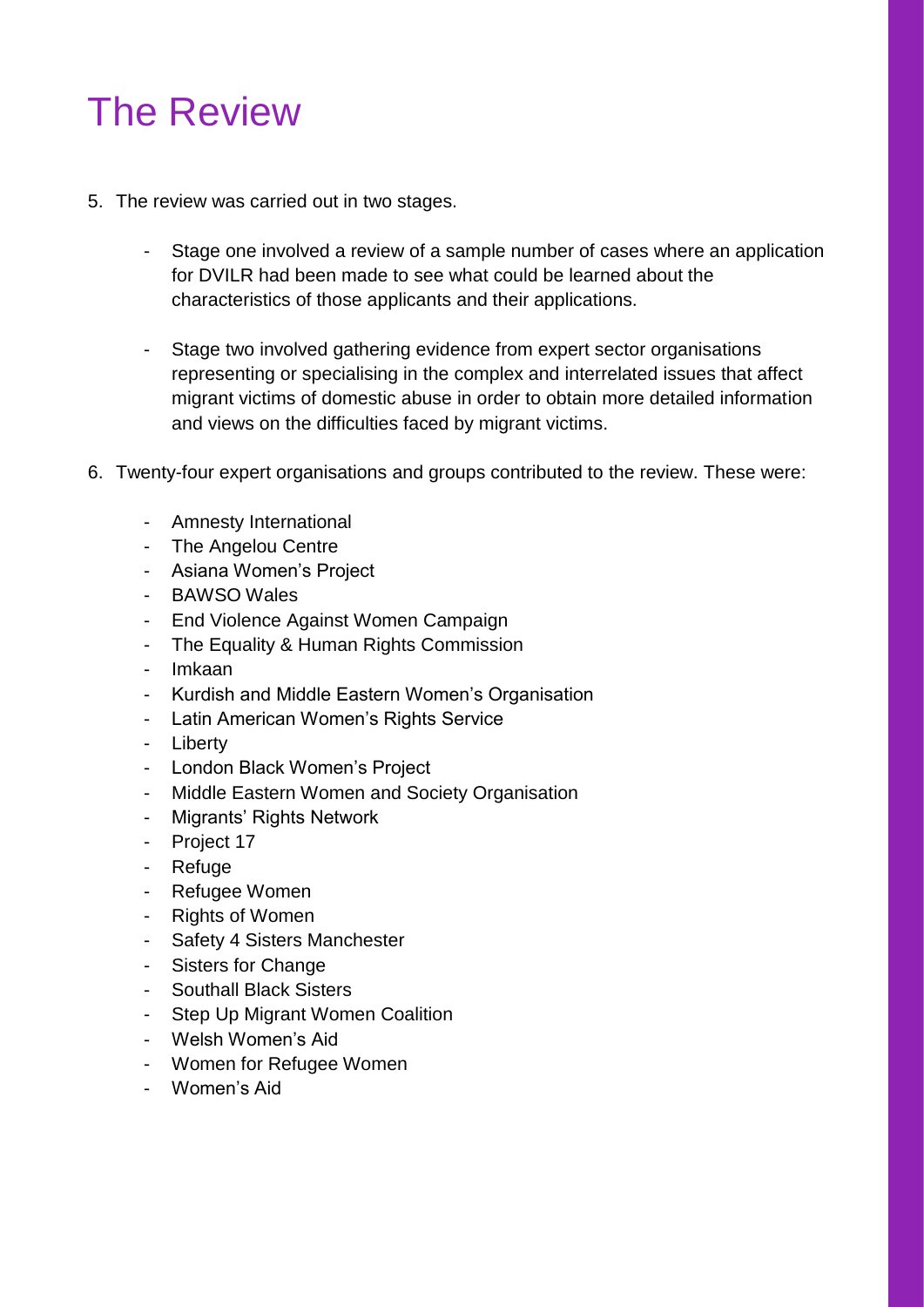# <span id="page-6-0"></span>Stage One: Review of sample cases

- 7. Stage one commenced in August 2019. We examined 100 cases chosen at random in which a claimant had applied for ILR on grounds of domestic abuse. The review specifically looked at:
	- length of time in the UK;

1

- whether the claimant had arrived on a partner visa or had formed their partnership after arrival;
- whether the claimant was being accommodated in a refuge or receiving other forms of support;
- in addition, gender and other characteristics were recorded.
- 8. By nature of the small number of cases reviewed, stage one was not designed as a comprehensive analysis of those applying for DVILR, but it allowed a broad exploration of those applications in order to identify any emerging trends. It should also be noted that it relied on internal management information, which has not been quality assured.
- 9. We found that the majority of applicants for DVILR were female (circa. 80%). This supports other widely cited statistics, such as those in the Crime Survey for England and Wales<sup>3</sup>, that domestic abuse is a crime predominantly suffered by women but may also reflect that women are more likely to seek and access this type of support.
- 10.Nationals of Pakistan and India accounted for 40% of applications, but these countries also consistently give rise to more family related visas than other countries (circa. 25% in the year ending 31st March 2020<sup>4</sup>). This may be one reason for the high incidence of nationals of these countries in the DVILR applications. See Table 1 below.

<sup>3</sup> [Domestic abuse: findings from the Crime Survey for England and Wales: year ending March 2018](https://www.ons.gov.uk/peoplepopulationandcommunity/crimeandjustice/articles/domesticabusefindingsfromthecrimesurveyforenglandandwales/yearendingmarch2018) (November 2018) [https://www.ons.gov.uk/peoplepopulationandcommunity/crimeandjustice/articles/domesticabusefindingsfr](https://www.ons.gov.uk/peoplepopulationandcommunity/crimeandjustice/articles/domesticabusefindingsfromthecrimesurveyforenglandandwales/previousReleases) [omthecrimesurveyforenglandandwales/previousReleases](https://www.ons.gov.uk/peoplepopulationandcommunity/crimeandjustice/articles/domesticabusefindingsfromthecrimesurveyforenglandandwales/previousReleases) accessed 4 June 2020

<sup>4</sup> Immigration statistics, year ending March 2020 (May 2020) <https://www.gov.uk/government/statistics/immigration-statistics-year-ending-march-2020> accessed 4th June 2020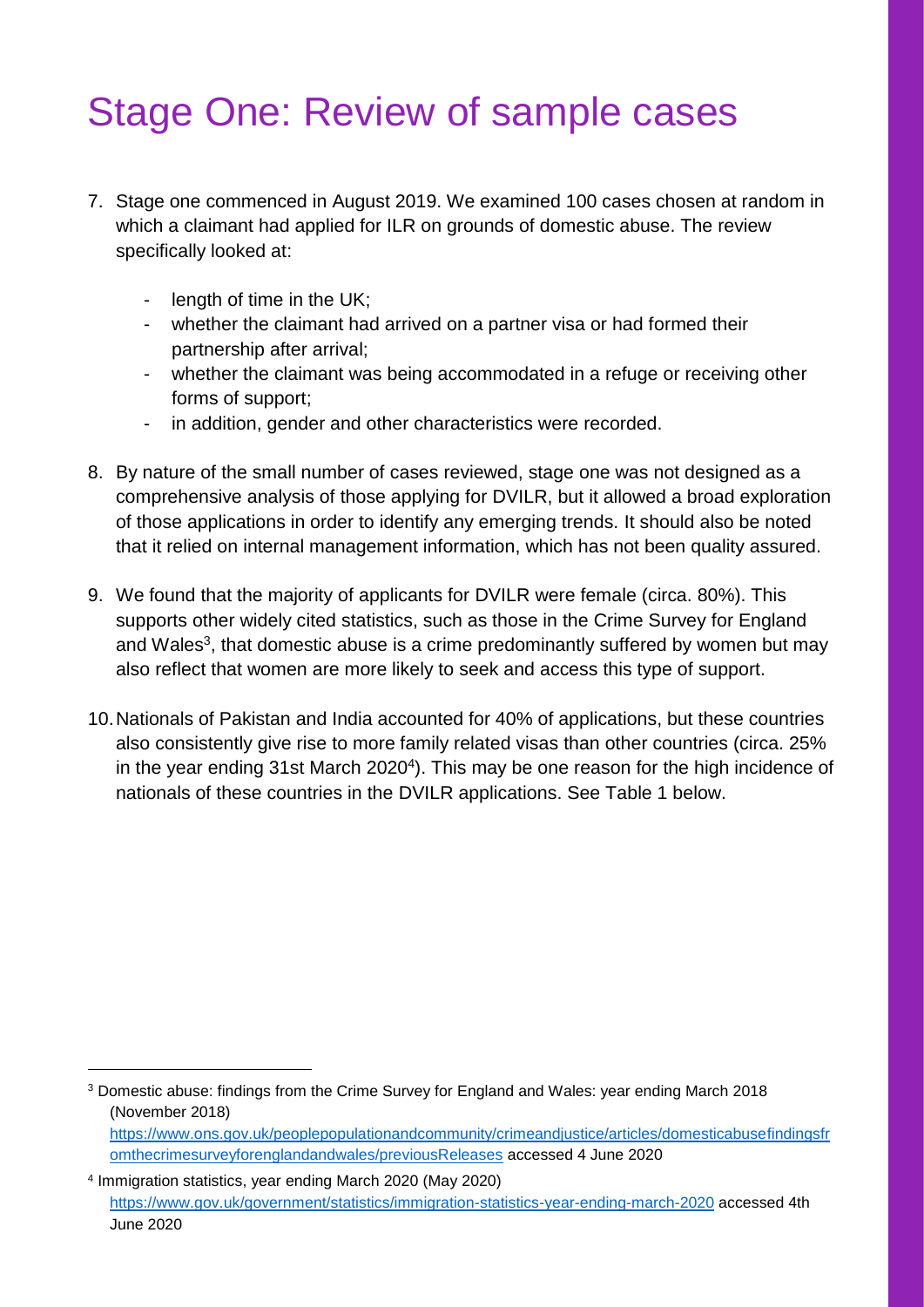#### **Table 1 – Applications for DVILR by nationality of applicant**

| <b>Nationality of applicant</b> | <b>No. of applications</b> |
|---------------------------------|----------------------------|
| Pakistan                        | 25                         |
| India                           | 15                         |
| Nigeria                         | 8                          |
| Sri Lanka                       | 6                          |
| Morocco                         | 5                          |
| Other                           | 41                         |

11.The review of sample cases revealed that the two largest providers of evidence in support of the DVILR application came from the police (in approximately two thirds of applications) and medical professionals (in just over one third of applications. Note that most applications contained evidence from more than one source). Charities and NGOs were the next most common; they provided evidence in just under a quarter of applications. See Table 2 below.

#### **Table 2 – Providers of evidence in applications for DVILR**

| <b>Evidence source</b>                     | No. of applications* |
|--------------------------------------------|----------------------|
| Police                                     | 66                   |
| Medical profession e.g. GP or hospital     | 37                   |
| NGO or charity                             | 23                   |
| Local Authority (includes social services) | 17                   |
| Refuge                                     | 14                   |
| Courts (including non-molestation orders)  | 12                   |
| No evidence provided                       | 10                   |

*\*note that most applications contained evidence from more than one source*

12.Just over half of applicants from the cases that we sampled were in receipt of support from a refuge or another similar service. Again, while only an indicative finding, it suggests that a large proportion of migrant victims on partner visas seek refuge support or other safe accommodation when they leave their abuser. This may be a particular issue for those on partner visas as they often rely on the income of their sponsor in order to meet the requirements of their immigration leave; migrants on other major routes (e.g. workers and students) must demonstrate that they are financially independent.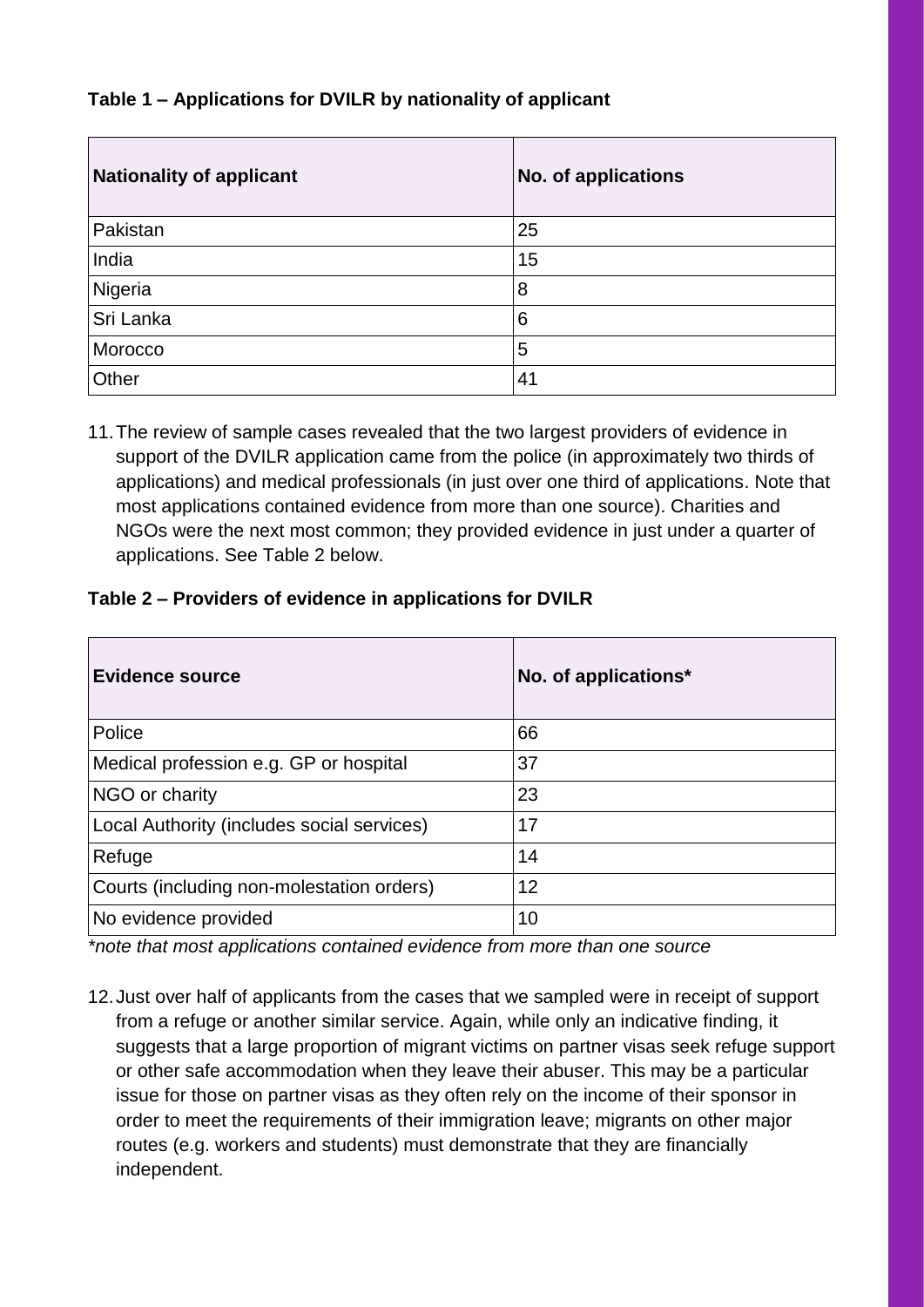13.Around two thirds of applicants for DVILR had been in the UK for more than two and a half years. Again, the small number of cases needs to be taken into account, but this finding could suggest that the DVILR is not being used, in the main, as an alternative route to obtain indefinite leave to remain. If the route was being used in this way, we might expect to see a higher proportion of cases where the applicant had only been in the UK for a very short period.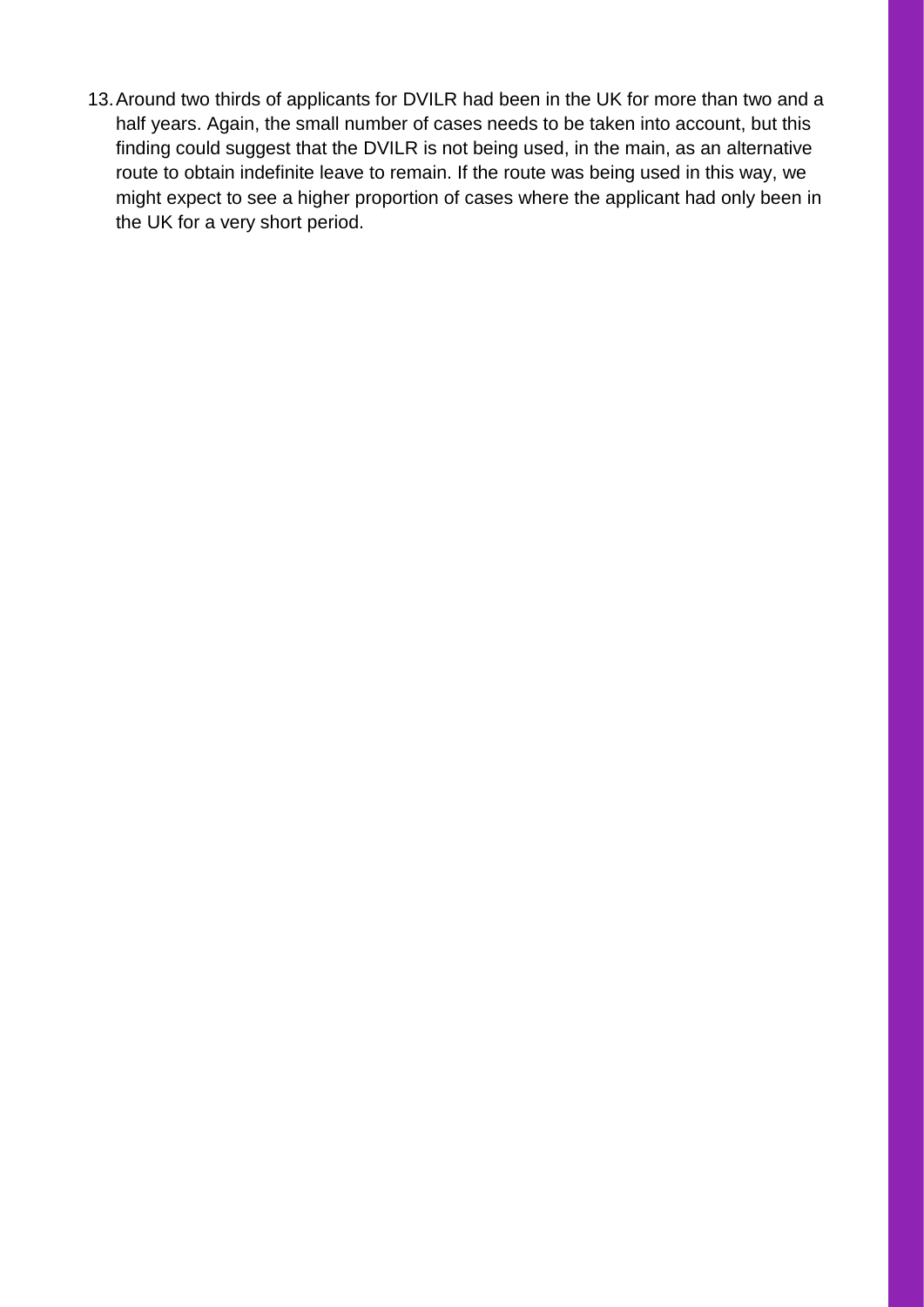## <span id="page-9-0"></span>Stage Two: Evidence gathering from expert sector

- 14.For stage two, we gathered evidence from expert sector organisations that represent or are specialist in migrant victims of domestic abuse to understand the existing support available and the issues raised by the Joint Committee.
- 15.In October 2019, three workshops were held with stakeholders representing migrant victims of domestic abuse. The workshops covered;
	- a. The support and accommodation needs of all migrant victims (workshop one);
	- b. The specific needs of EEA migrant victims (workshop two); and
	- c. Information sharing between the police and immigration enforcement (workshop three).
- 16.Through the charity Refuge, we also met with refuge managers to get their perspective on the challenges that migrant victims face in obtaining support and accommodation. This also took place in October 2019.
- 17.In March 2020, we issued a final call for evidence to the charities and other stakeholders who had been involved in the review. We asked specifically for more information on;
	- the length of time between accessing the DDVC and submitting an application for indefinite leave to remain under the domestic abuse provisions;
	- the number of migrants seeking access to safe accommodation; and
	- their status on arrival to the UK and/or upon contact.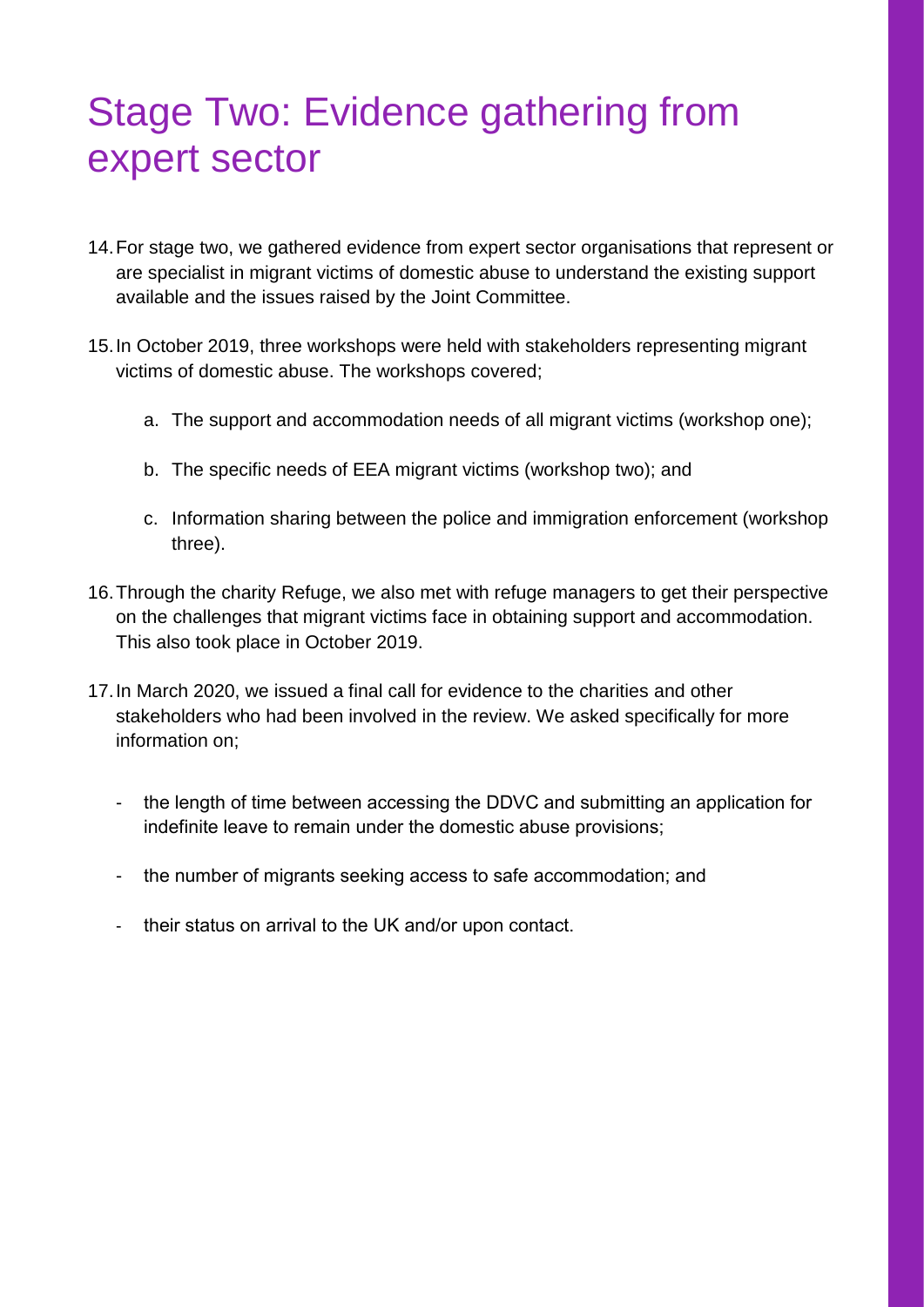# <span id="page-10-0"></span>Evidence and Findings

#### <span id="page-10-1"></span>**I. DDVC/DVILR**

- 18.At the workshop, we were told that access to a refuge space is often dependent upon a victim being able to pay for that space. Refuge buildings are usually houses adapted for multiple occupation and rented from a housing association, local authority or similar landlord. Most refuges are part-funded through local government grants and fundraising. They make up the remainder of their funding (often around 50%<sup>5</sup>) through housing benefit, paid to them through the victims they are supporting.
- 19.The majority of non-EEA migrants are subject to the condition that they cannot access public funds (known as the No Recourse to Public Funds condition, or NRPF). The DDVC therefore specifically grants a period of three months' leave outside the Immigration Rules independent from their sponsor, as well as recourse to public funds which allows them to pay for a space in a refuge.
- 20.The DDVC is only available for specific groups of migrants; mainly those who hold a partner visa, but also some smaller groups such as the partners of refugees or the partners of those serving in the armed forces. We were told that if a migrant victim is not eligible for the DDVC it is difficult for them to access a refuge space as, from a funding perspective, it is unsustainable for many refuges to support victims who are unable to pay for their space through benefits.
- 21.This was supported both by our conversation with refuge managers, and by evidence from Women's Aid's 'No Woman Turned Away' project<sup>6</sup>. Of the 977 victims supported by the project from January 2016 to January 2019, 231 (24%) were unable to access public funds.
- 22.We were told that some refuges have funds of their own that they can use to support a victim who does not have access to public funds. These funds are often generated through local fund-raising initiatives; however, stakeholders at the workshops said this was not the norm and most refuges are simply unable to provide spaces for migrant victims who do not have access to public funds. As such, the expert organisations recommended that the DDVC be expanded to include all migrants, regardless of immigration status.
- 23.What was unclear from the evidence we received was the immigration status of those who needed support, and particularly whether any other support was available to them. For example, we were provided with evidence that suggested that some individuals on

<sup>5</sup> Women's Aid – Funding a National Network of Refuges (2018)

 $6$  Women's Aid – Nowhere to Turn (2019, 2018 and 2017)

<https://www.womensaid.org.uk/research-and-publications/> accessed 4th June 2020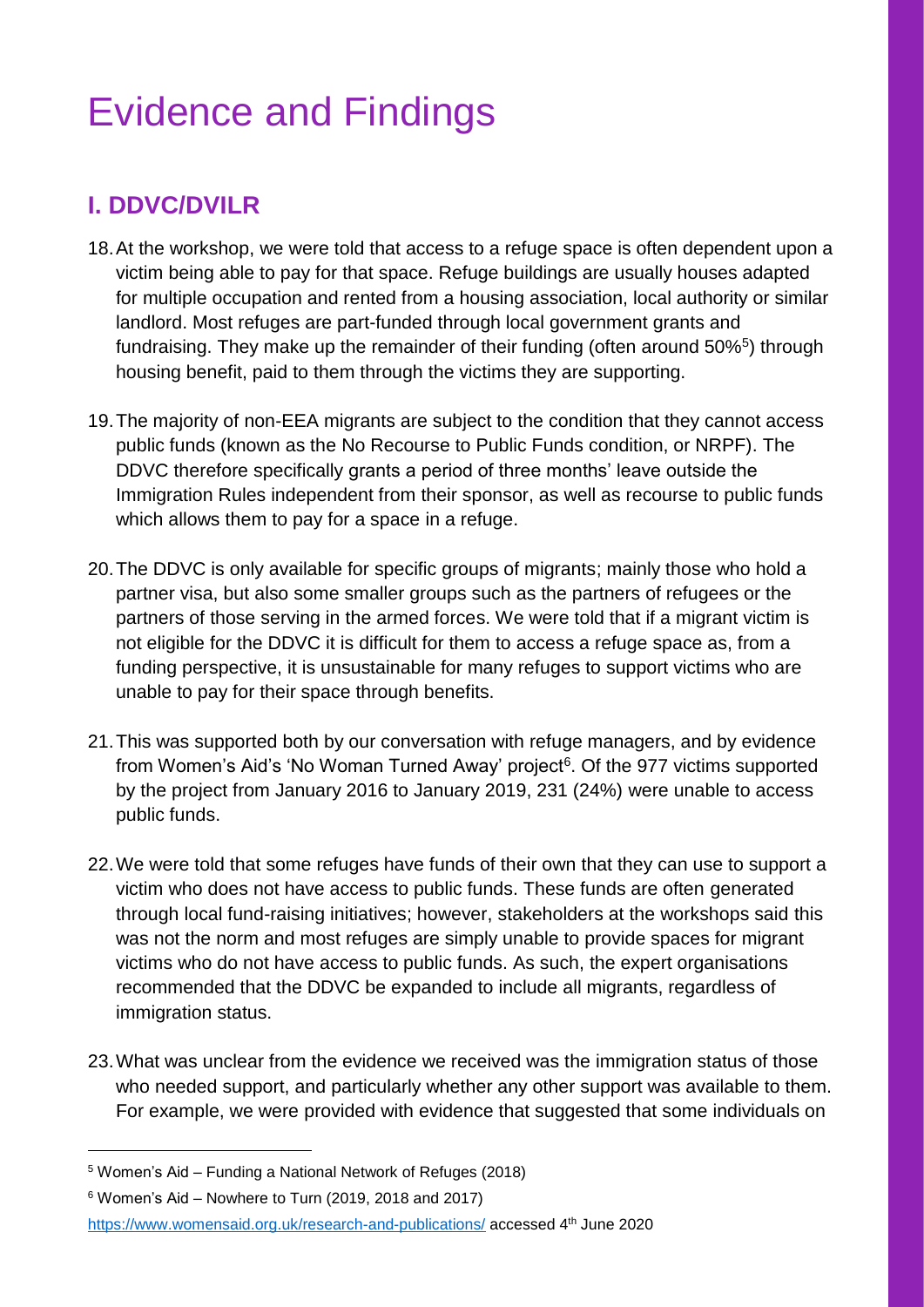visitor and student visas had come forward for support. However, individuals on these visas must prove that they are able to support themselves financially in order to be granted leave to enter the UK so it was not clear why they might have been in need.

- 24.Additionally, we saw evidence that victims of trafficking, asylum seekers, and those granted discretionary leave had also been provided with support. There is, however, existing support available for victims of trafficking through the National Referral Mechanism (NRM), asylum seekers who would otherwise be destitute are supported by the Home Office, and those with Discretionary Leave are granted recourse to public funds.
- 25.The organisations identified a number of concerns with the current operation of the DDVC. They said that there was uncertainty about when recourse to public funds has been granted, and that this meant DWP granted benefits from different starting points. For example, there was confusion about whether a migrant could claim benefits only from the date that the Biometric Residence Permit (BRP) was received, or whether backdated payments could be claimed from the date the DDVC was granted or from the date they applied to the DDVC.
- 26.Additionally, it was mentioned that some victims experienced a delay in obtaining a fresh British Resident Permit (BRP) to confirm that recourse to public funds had been given. These delays often impacted on migrants' ability to claim benefits from DWP, and we heard that some refuges were therefore refusing to grant migrant victims a space until the BRP had been received. Southall Black Sisters presented evidence to show that they had supported some migrants on spousal visas who had experienced these delays. However, the refuge managers we spoke to said that they accept migrant victims based solely on the Home Office letter confirming that the DDVC has been granted.
- 27.We received conflicting feedback about whether the current three-month timeframe for support under the DDVC was long enough. Under the existing arrangement, where an application for the DVILR is made within three months, support will continue under the DDVC until that application has been decided rather than end at the three-month mark. The Home Office's internal management information shows that the majority of DVILR applications are made within three months.
- 28.Some organisations mentioned that refuges were turning migrant victims away in the belief that they would only be eligible for housing benefits for three months (we were told that the average length of stay in a refuge can be anywhere from four months to a year). We were told that some migrants struggled to obtain legal support and the necessary documentation for their DVILR application within the three-month period.
- 29.In contrast, we were also told that the current system worked well for those currently eligible for the DDVC, but that, if the DDVC were expanded to cover other migrant groups who cannot apply for the DVILR, three months' support would not be long enough for many of them to resolve their situation and move on from the refuge.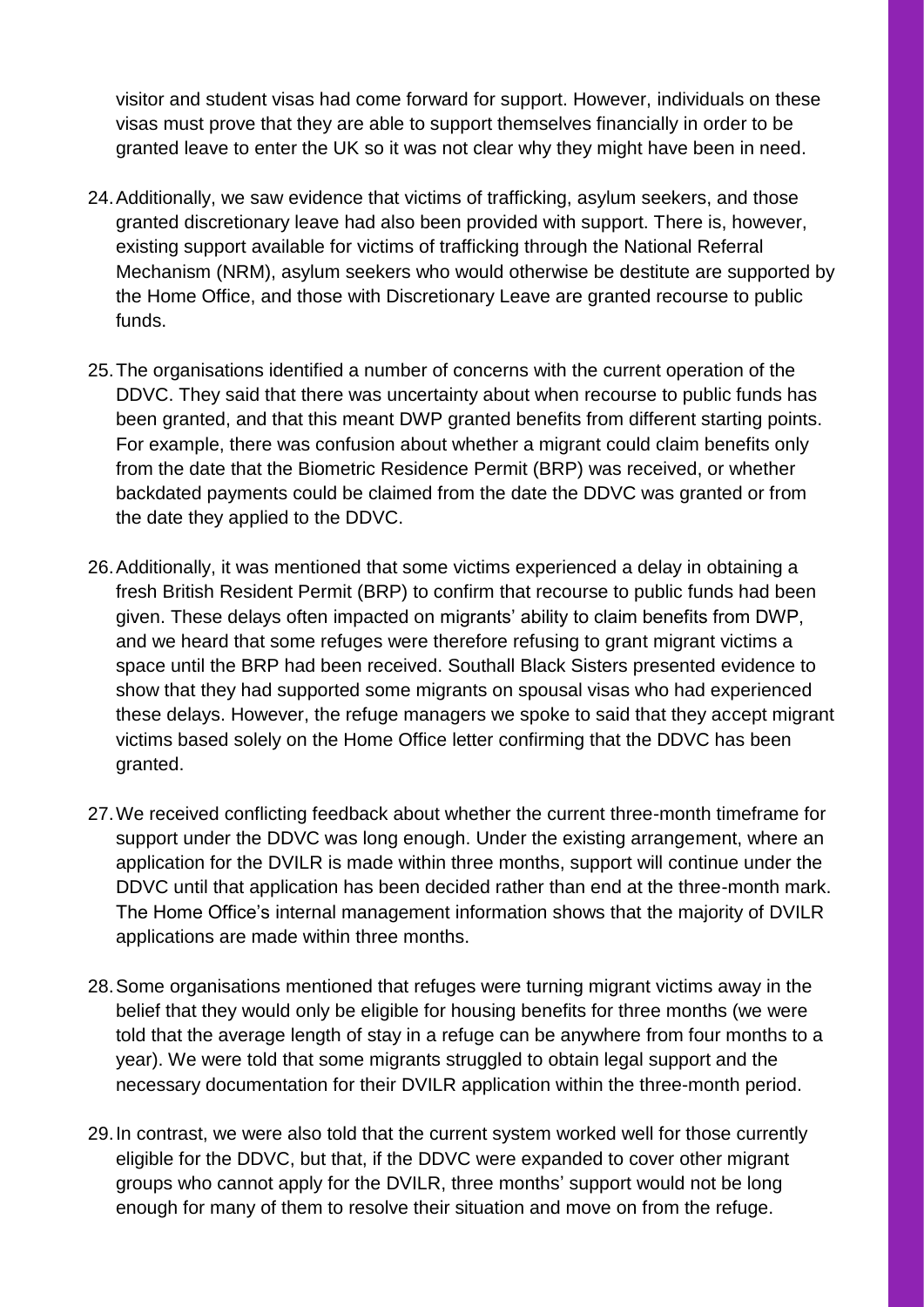However, data from the 2019 Southall Black Sisters' report 'Safe and Secure'<sup>7</sup> shows that of the 55 women they supported for which they had data, only seven were supported for longer than three months.

30.Two main solutions were suggested which reflected the recommendations of the Joint Committee. We were told that support under the DDVC should be extended for a minimum of six months. It was also suggested that we should provide all migrant victims a route to permanent settlement by opening the DVILR to include migrants on non-spousal visas.

#### **Conclusions**

 $\overline{a}$ 

- 31.The DDVC and the DVILR are intended to provide support and a route to settlement for those on a spousal visa independent of their sponsor because, the domestic abuse notwithstanding, these individuals would otherwise have a reasonable expectation of remaining in the UK on a long-term basis. This is not the case for migrants on nonspousal visas, and the Government has concerns that opening this route up to those on other visas would detract from its intention.
- 32.A decision to expand the DDVC will have a significant financial cost. Despite our call for evidence to support this review, there is currently a lack of evidence to demonstrate how long individuals who are not currently eligible for the DDVC might need support for and how they could be supported to move on from safe accommodation. It is also unclear which cohorts of migrants are likely to be most in need of support and how well existing arrangements may address their needs. Without clear information that identifies which groups of migrants may be most in need of support, it is difficult to ensure that any additional funding is targeted correctly. It is therefore reasonable to defer a decision until these evidence gaps have been addressed.
- 33.We have instead explored options for now that would allow us to disconnect immigration status from the need for support so that migrant victims of domestic abuse can be treated as victims, first and foremost. That is why we have allocated £1.5m toward a 'Support for Migrant Victims' (SMV) pilot scheme, to be launched later this year, to support migrant victims of domestic abuse who do not have access to public funds to access safe accommodation.
- 34.In addition to offering emergency support, the SMV pilot will be designed to assess gaps in existing provisions and gather information to help inform future funding decisions. This would include data on the number of migrant victims who are likely to need support, information about their immigration status and length of time they are supported, and their outcomes from the pilot and how they can be supported to move on from safe accommodation.

<sup>7</sup> Southall Black Sisters draft report of findings – "Safe and Secure: The No Recourse Fund" (September 2019). Not available publicly. Submitted by Southall Black Sisters as part of the final call for evidence.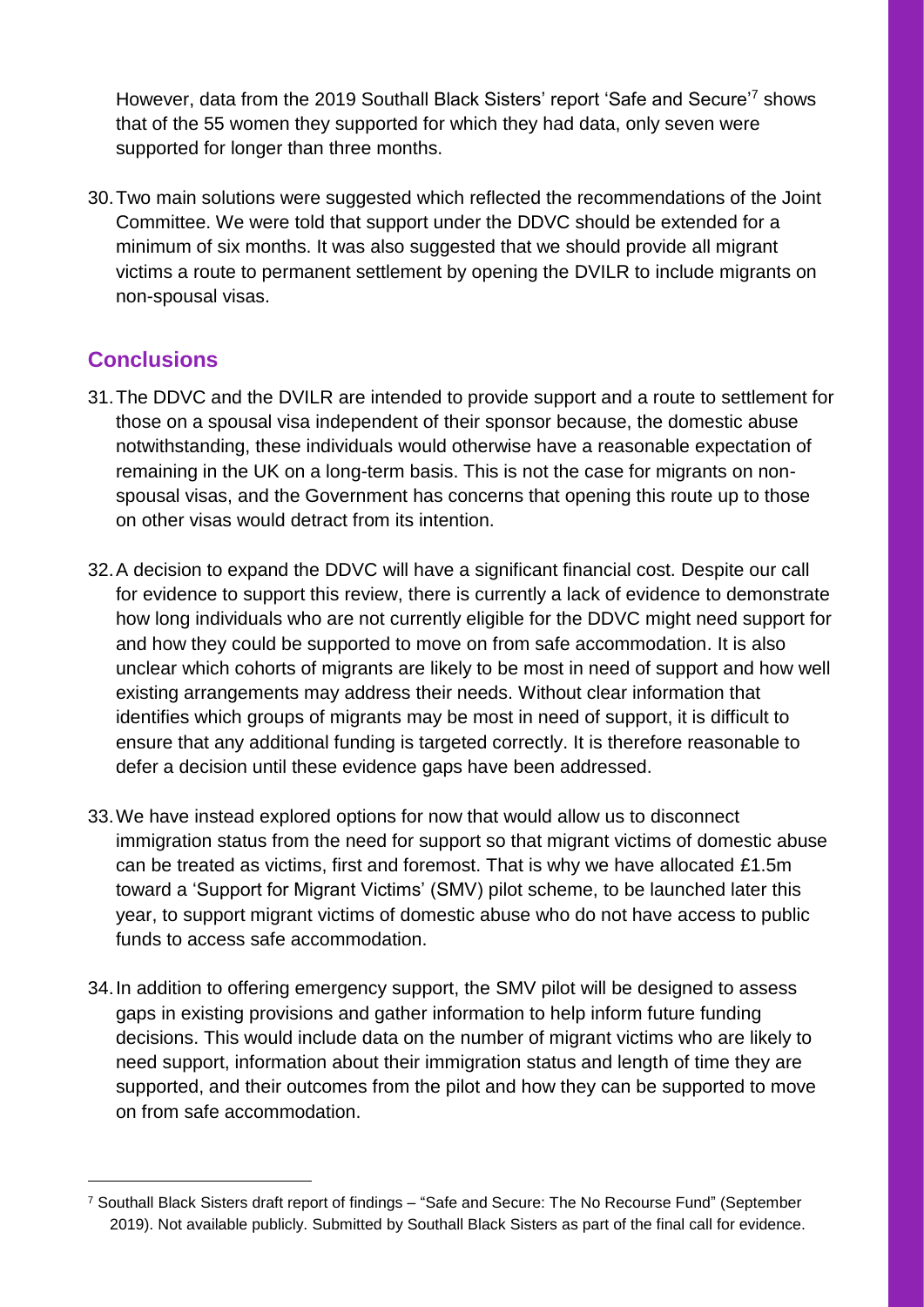- 35.We are reviewing the options for implementing the SMV pilot and expect to make further announcements by the Autumn ahead of its launch later this year. The findings from the SMV pilot will be used to inform future decisions about support for migrant victims of domestic abuse.
- 36.We will work closely with the Domestic Abuse Commissioner to consider the findings of the SMV pilot and develop sustainable options for migrant victims in the future.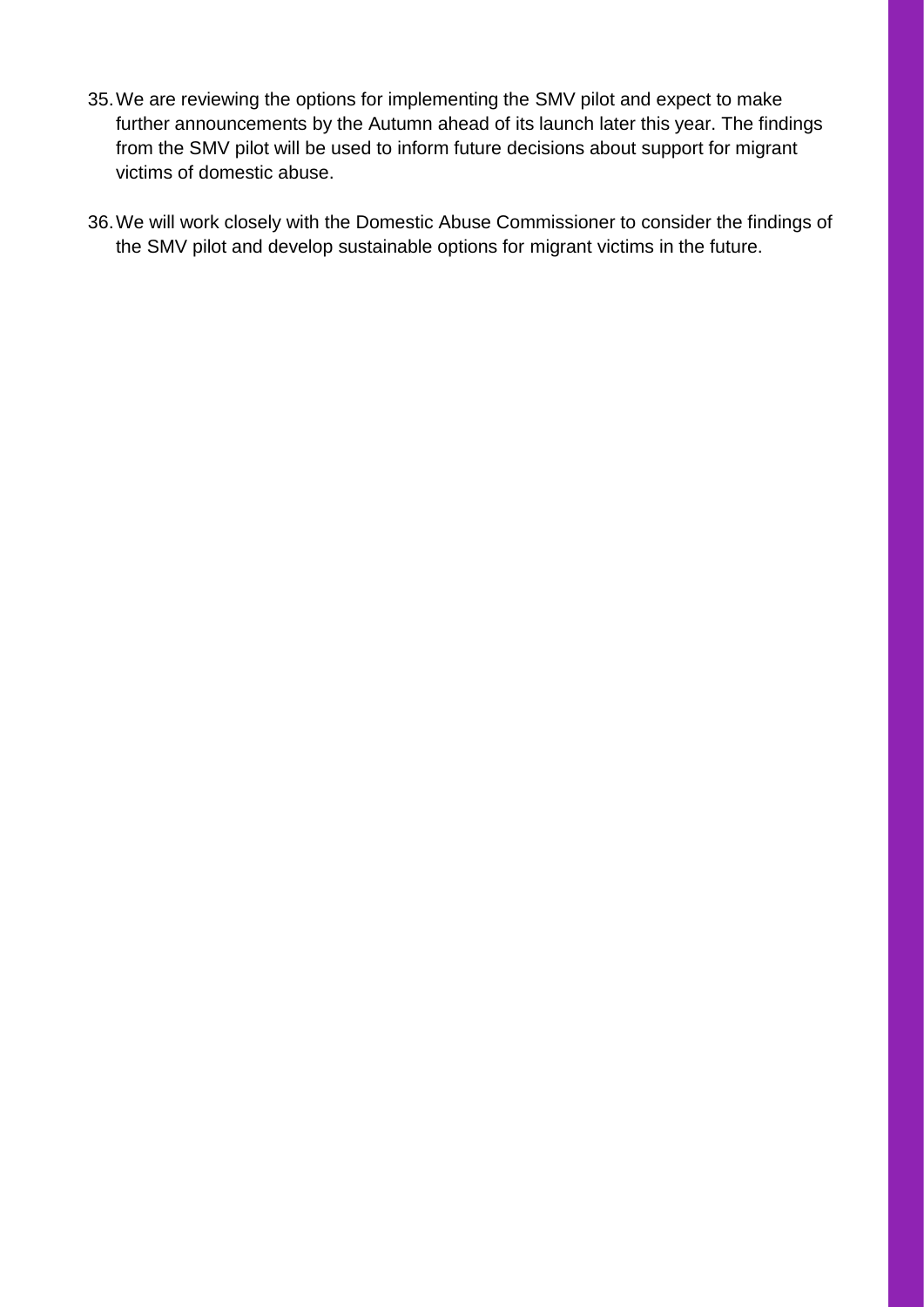#### <span id="page-14-0"></span>**II. EEA Migrants**

.

- 37.The second workshop covered the rights of EEA migrants and their partners in relation to those subject to domestic abuse. We also received submissions on this issue from our further call for evidence in March 2020.
- 38.It should be noted that since this workshop, changes have been made to Immigration Rules which govern the EU Settlement Scheme (EUSS) that address some of these issues. These are discussed further in our conclusions.
- 39.EEA migrants have a right of permanent residence in the UK under the EEA Regulations 2016 if they have lived here continuously in accordance with the Regulations for five years or more. Such EEA migrants would also be eligible for 'settled status' under the EUSS. EEA migrants who meet the definition of a 'qualified person' in the EEA Regulations i.e. if they are exercising 'treaty rights' (this includes those who are working, studying, self-employed, seeking work, or are financially selfsufficient) have a right to reside in the UK beyond three months. Those continuously resident in the UK for less than five years are eligible for 'pre-settled status' under the EUSS (unless they qualify under one of the routes to 'settled status' for those with less than five years' continuous residence). Generally, there is no requirement to demonstrate they have been a 'qualified person' while continuously resident to obtain status under the EUSS.
- 40.This right of residence under the EEA Regulations 2016 extends to close family members, including spouses and civil partners, even if they are not from the EEA or a 'qualified person'. For family members of EEA nationals, a right to reside in the UK also allows them to access public funds where they meet the relevant qualifying criteria. Furthermore, eligible family members of EEA migrants are able to apply for status under the EUSS.
- 41.The organisations at the workshop told us that, although under the EUSS the right of residence in the UK could be retained by the ex-spouse or ex-civil partner of a resident EEA citizen where this was warranted by particularly difficult circumstances (including domestic abuse), this only applied where the relationship had been legally terminated. Therefore, this did not provide any protection for unmarried partners or other family members subject to domestic abuse.
- 42.We were told that when migrants in this situation leave their abuser, many then lose their eligibility under the EUSS and, for those not exercising qualifying Treaty rights, they struggle to access safe accommodation because they are unable to access public funds.
- 43.The organisations recommended that the policy should be amended so that family members of EEA migrants can access public funds if they leave their abuser, even when they are not exercising qualifying Treaty rights.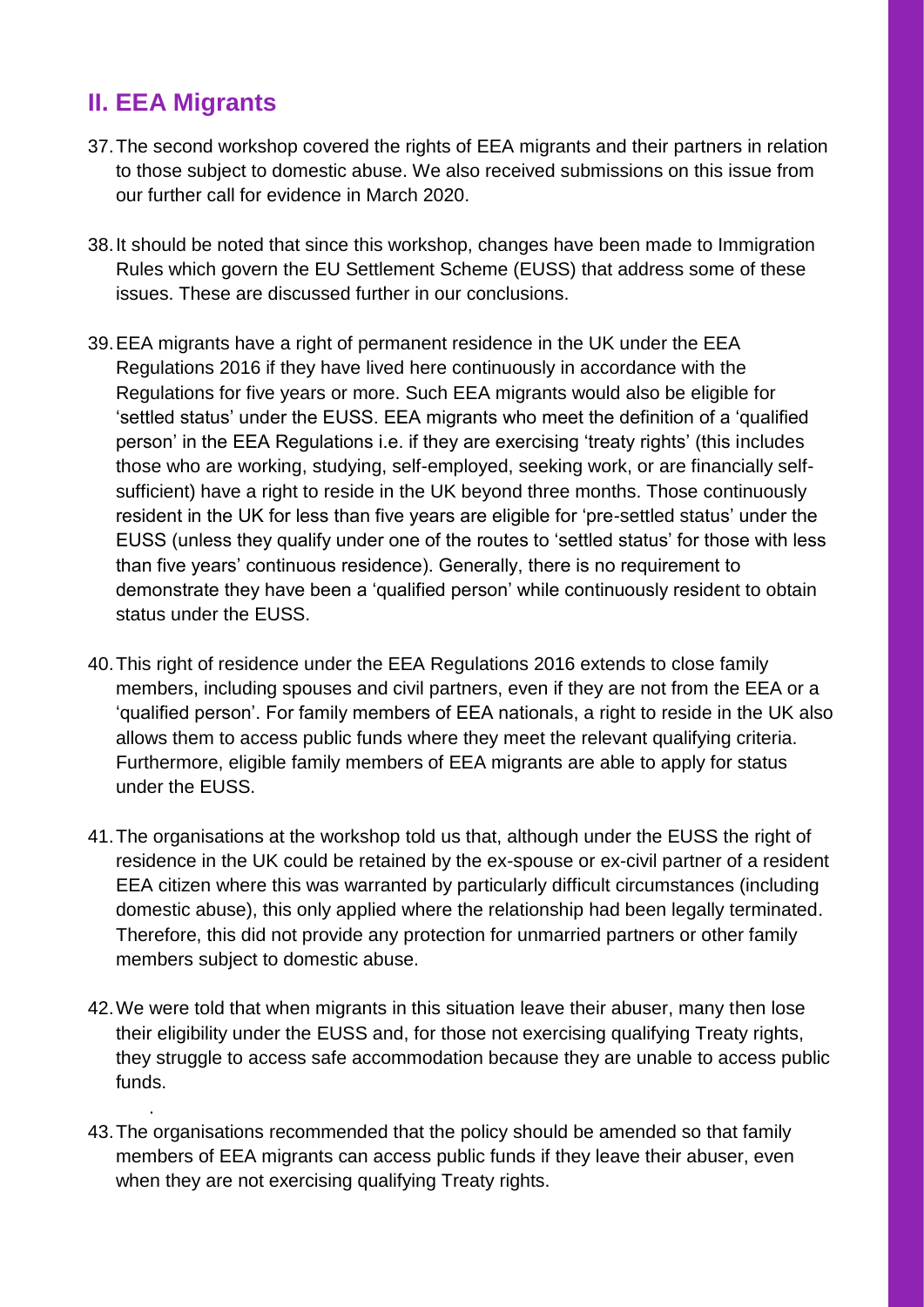44.We were also told that, because status under the EUSS is not an automatic right but must be applied for by those migrants who are eligible, there may be some EEA migrants who would be without status and unable to access public funds if they fail to apply by the deadline to the scheme. There was a concern that migrant victims would be at a greater risk of this because of the controlling nature of domestic abuse; many migrant victims might be isolated and unaware that they need to apply to the EUSS, and others may simply be unable to obtain the necessary documentation to apply to the scheme if their partner prevents them from accessing it.

#### **Conclusions**

- 45.The Government recognises the difficulties that the family members of EEA migrants face when they are in an abusive situation. That is why we have made changes to the EUSS rules. These changes will mean that any family member within the scope of the EUSS (a spouse, civil partner, durable partner, child, dependent parent or dependent relative) whose family relationship with a relevant EEA citizen (or with a qualifying British citizen, having returned with them to the UK after living together in the EEA) has broken down permanently as a result of domestic violence or abuse will have a continued right of residence where this is warranted by domestic violence or abuse against them or another family member. They will be able to rely on this, together with their own continuous residence in the UK, in applying for status under the EUSS. These changes came into force on 4 June 2020.
- 46.We also recognise concerns that migrant victims may be unable to access public funds if they leave their abuser, and that this can cause difficulties for those needing to access safe accommodation. Migrant victims in this situation, including those who are dependent on EEA migrants for their right of residence, will come under the scope of the Support for Migrant Victims pilot described above. This funding will support migrant victims who cannot access public funds to find safe accommodation.
- 47.On the issue of the EUSS deadline, the Domestic Abuse Bill explicitly recognises that domestic abuse does not just include physical violence but can also involve controlling and coercive behaviour. This will be included in a new statutory definition of domestic abuse. In respect of migrant victims, we recognise that immigration status can form part of the controlling behaviour of an abuser. In our response to the Joint Committee<sup>8</sup> we said "[t]he Government recognises that there may be circumstances in which some perpetrators may use their partner's insecure immigration status as a form of abuse and we are clear that such abuse is unacceptable."
- 48. The Government published a Statement of Intent for the EUSS in June 2018<sup>9</sup>. This states that "where someone misses the deadline for their application for a good reason,

<sup>8</sup> [Government response to the report from the Joint Committee on the draft Domestic Abuse Bill session](https://assets.publishing.service.gov.uk/government/uploads/system/uploads/attachment_data/file/817556/CCS0619467038-001_Domestic_Abuse_Bill_Print_WEb_Accessible.pdf)  [2017 to 2019 paper 378/HC2075: Domestic Abuse Bill](https://assets.publishing.service.gov.uk/government/uploads/system/uploads/attachment_data/file/817556/CCS0619467038-001_Domestic_Abuse_Bill_Print_WEb_Accessible.pdf) (July 2019) [https://www.gov.uk/government/publications/government-response-to-the-report-from-the-joint](https://www.gov.uk/government/publications/government-response-to-the-report-from-the-joint-committee-on-the-draft-domestic-abuse-bill)[committee-on-the-draft-domestic-abuse-bill](https://www.gov.uk/government/publications/government-response-to-the-report-from-the-joint-committee-on-the-draft-domestic-abuse-bill) accessed 4 June 2020

<sup>9</sup> EU Settlement Scheme: statement of intent (June 2018) [https://www.gov.uk/government/publications/eu](https://www.gov.uk/government/publications/eu-settlement-scheme-statement-of-intent)[settlement-scheme-statement-of-intent](https://www.gov.uk/government/publications/eu-settlement-scheme-statement-of-intent) accessed 4 June 2020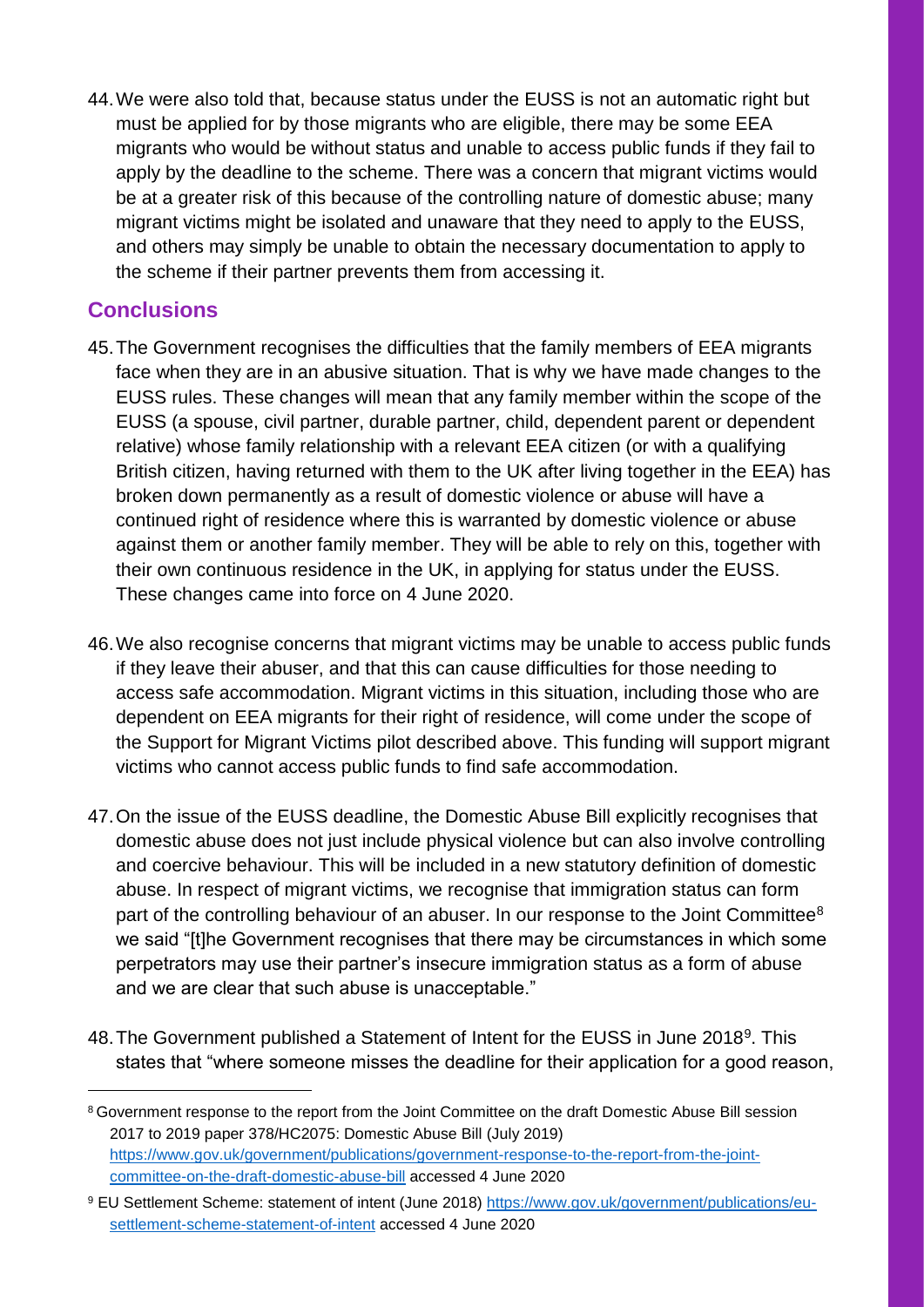they will be given a reasonable further period in which to apply" (pg.9). Examples of 'good reason[s]' were provided by the Home Secretary in a letter to the Home Affairs Committee earlier this year<sup>10</sup>. These included "those in abusive or controlling relationships who are prevented from applying or accessing the documents they need to do so", and the letter stated that the Home Office intends to publish guidance for caseworkers on "what constitutes reasonable grounds for missing the deadline to ensure consistency of approach".

<sup>&</sup>lt;sup>10</sup> Letter to the Chair from the Home Secretary in response to the letter on the EU Settlement Scheme (April 2020) [https://committees.parliament.uk/download/file/?url=%2Fpublications%2F667%2Fdocuments%2F3023&sl](https://committees.parliament.uk/download/file/?url=%2Fpublications%2F667%2Fdocuments%2F3023&slug=200414-letter-to-the-chair-from-the-home-secretary-in-response-to-the-letter-on-the-eu-settlement-schemepdf) [ug=200414-letter-to-the-chair-from-the-home-secretary-in-response-to-the-letter-on-the-eu-settlement](https://committees.parliament.uk/download/file/?url=%2Fpublications%2F667%2Fdocuments%2F3023&slug=200414-letter-to-the-chair-from-the-home-secretary-in-response-to-the-letter-on-the-eu-settlement-schemepdf)[schemepdf](https://committees.parliament.uk/download/file/?url=%2Fpublications%2F667%2Fdocuments%2F3023&slug=200414-letter-to-the-chair-from-the-home-secretary-in-response-to-the-letter-on-the-eu-settlement-schemepdf) accessed 4 June 2020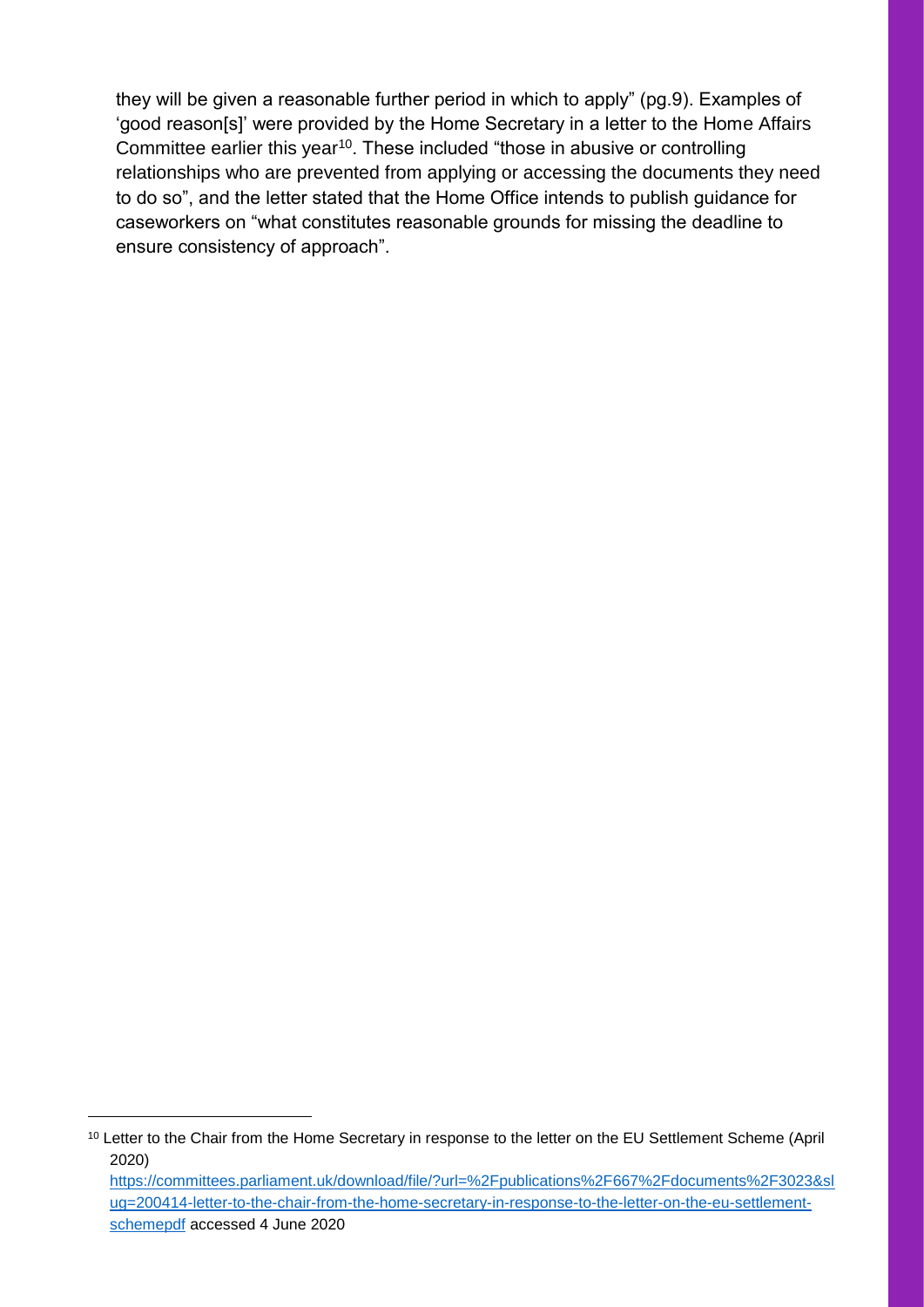#### <span id="page-17-0"></span>**III. Information Sharing**

- 49.Workshop three examined the role of information sharing between public bodies, most often the Police, and Immigration Enforcement agencies. Organisations representing migrant victims of domestic abuse were invited to share evidence, and we also heard from representatives from the Police and Immigration Enforcement.
- 50.Stakeholders raised concerns about occasions where the immigration status of migrant victims is passed on to Immigration Enforcement. They told us that this deterred victims from coming forward and argued that migrant victims should be able to access support and protection from the Police without fear of Immigration Enforcement.
- 51.We were told that the best way to achieve this would be to implement a data-sharing 'firewall' between the Police and Immigration Enforcement, to ensure immigration details were not disclosed when migrant victims came forward.
- 52.Representatives from the Police and Immigration Enforcement told us that migrant victims are treated as victims first and foremost. They said that when an undocumented migrant victim comes forward for support, sharing information about their immigration status can help prevent that victim from being subject to enforcement action if they are identified by Immigration Enforcement in an unrelated setting.
- 53.Additionally, they said that by working with Immigration Enforcement, the Police can help to signpost victims to the appropriate support, including measures such as the DDVC, or to routes that would help them to regularise their stay.
- 54.We also heard from police representatives that cases that reach criminal proceedings can be discontinued by the Court where it transpires that the Police have not informed the Crown Prosecution Service of the victim's immigration status as it could be deemed that the police have withheld evidence or misled the court.

#### **Conclusions**

1

55.These points were addressed in our further response to the Joint Committee in March 2020<sup>11</sup>. We said at that time that "we will take into consideration the outcome of the police super-complaint lodged about the police sharing immigration data", and that "the Government will also take into account the outcome of a Judicial Review against the Metropolitan Police's policy in respect of the passing of information to Immigration Enforcement about victims of crime with unsettled immigration status; the Home Office has lodged an application to be an interested party in the proceedings. As the

<sup>11</sup> Further government response from the Joint Committee on the draft Domestic Abuse Bill, session 2017 to 2019 HL paper 378/HC2075: Domestic Abuse Bill [https://www.gov.uk/government/publications/government-response-to-the-report-from-the-joint](https://www.gov.uk/government/publications/government-response-to-the-report-from-the-joint-committee-on-the-draft-domestic-abuse-billa)[committee-on-the-draft-domestic-abuse-bill](https://www.gov.uk/government/publications/government-response-to-the-report-from-the-joint-committee-on-the-draft-domestic-abuse-billa) accessed 4 June 2020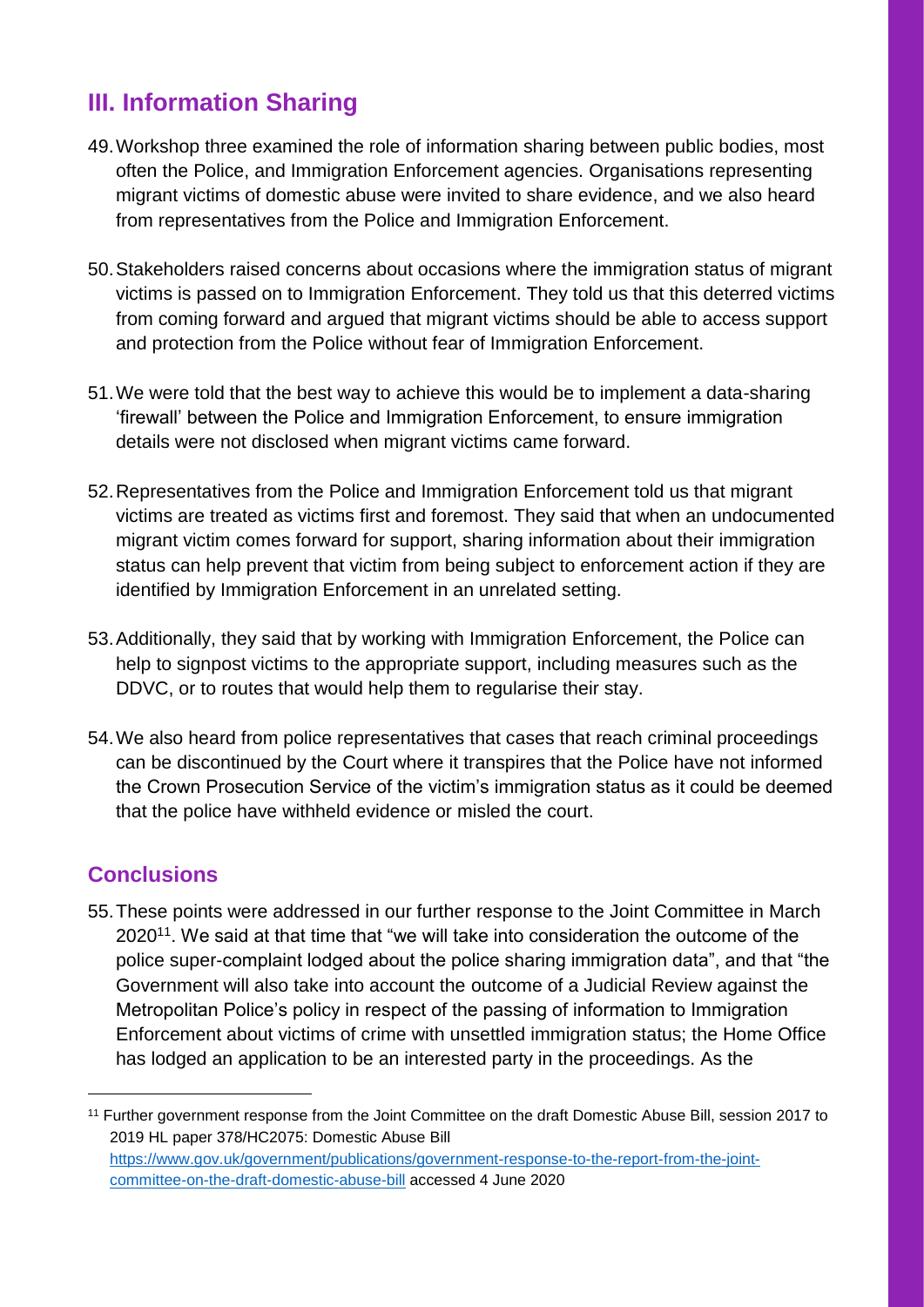outcomes of this super-compliant and Judicial Review are germane to our further consideration of this recommendation by the Committee, the Government will return to this issue once HM Inspectorate of Constabulary has completed its investigation of the super-complaint and the legal proceedings in respect of the Judicial Review have concluded" (page 13).

56.The legal proceedings in respect of the Judicial Review has not yet concluded nor has the investigation of the super-complaint been completed. The Government will return to this issue once the outcome of these two challenges is known.